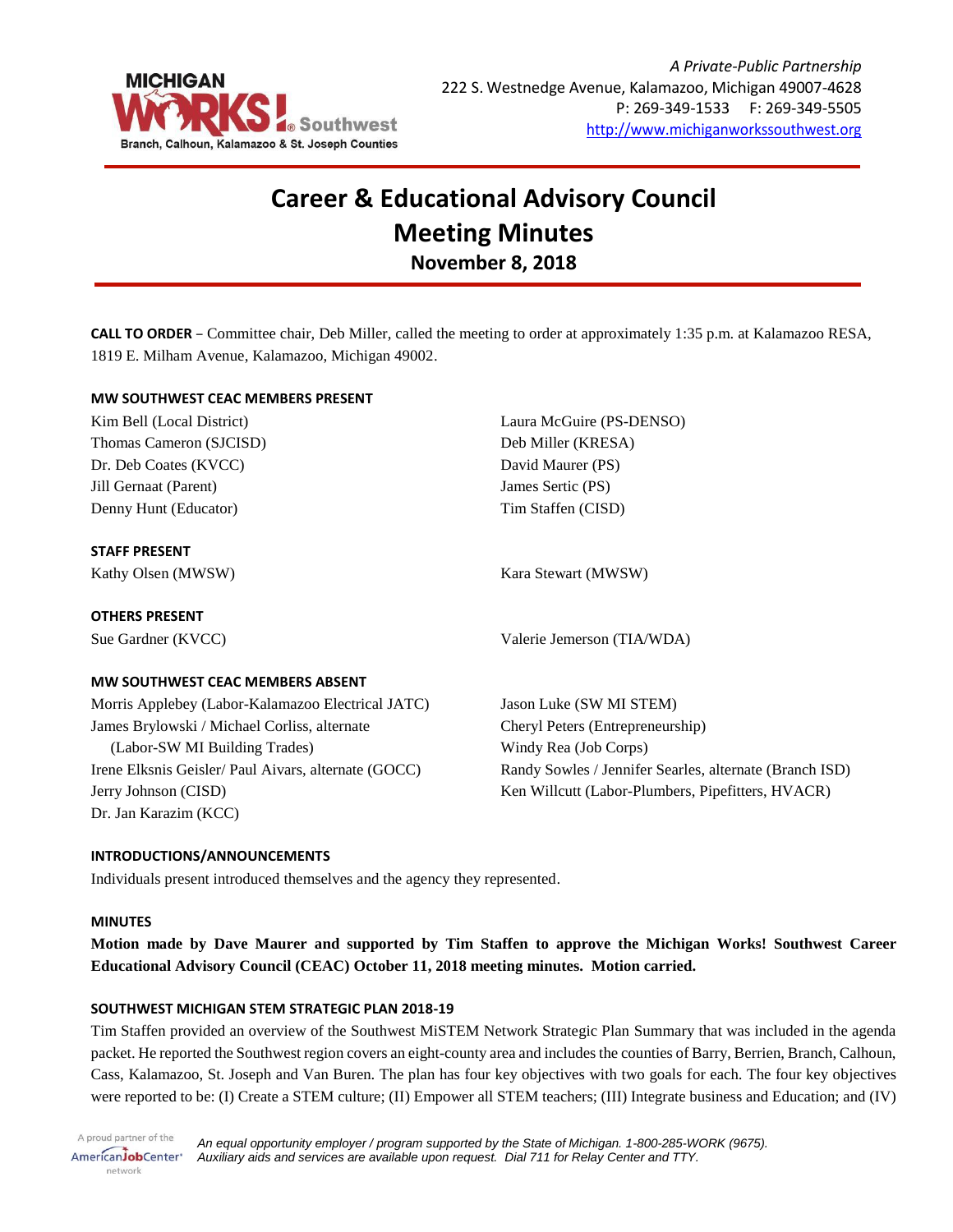## **Career & Educational Advisory Council – Michigan Works! Southwest November 8, 2018 Meeting Minutes According the Control of Security According to Page 2 of 5** news and Page 2 of 5

Ensure high-quality STEM experiences. A summary of the goals for each is listed below; more detailed information is included in the plan summary.

Goals identified for creating a STEM culture are to (1) Customize various marketing materials to promote common understanding of STEM, purpose of STEM and STEM student outcomes; and (2) Build a database of existing STEM programs/efforts around the region.

Goals identified to Empower all STEM teachers are to (1) Promote STEM pedagogy with key stakeholders (teachers, parents and business and industry); and (2) Create 8 STEM educator communities, one in each county by fall of 2019. These goals will include partnering educators with business and industry, creating an organizational structure for the educator communities in each county, regular meetings, professional development opportunities, STEM research, community experiences for educators, and identifying and sharing best practices.

Goals identified to integrate business and education include (1) Schedule educator externships for the summer of 2019 in healthcare, IT and manufacturing with pre and post educator assessments, educator feedback to the businesses and opportunities to share the experiences with students; and (2) Offer students a variety of experiences in business/industry with special attention to schools located in areas that have with fewer industries nearby.

Goals identified to ensure high-quality STEM experiences include (1) Identify and share exemplars and best practices; and (2) Seek ways to break down barriers for equitable access to STEM opportunities with Out of School Time providers on a regional basis. This includes recruiting business/industry partners to engage employers with students in the areas that have with fewer industries nearby, aka 'opportunity deserts'.

# **DISCUSSION**

Tim Staffen reported at last month's CEPD administrators meeting there was discussion regarding the multiple groups working to connect education with business and industry. Some of the groups identified were education and industry advisory committees, Career Technical Education (CTE), the Career Educational Advisory Committee (CEAC), the Southwest MI STEM, and the Workforce Development Board (WDB). He asked members to think about how to collaborate and avoid duplication. He noted that several staff serve on more than one committee and as a result, they are seeing improved communication. Deb Miller reported there are common items that all the groups mutually support, such as Project Based Learning (PBL), and STEM and career development around 'Hot Jobs'.

Valerie Jemerson reported the State's Talent Investment Agency (TIA) is focused on efforts to support in-demand, high wage jobs.

# **CEAC PROPOSED MEETING SCHEDULE FOR 2019**

Deb Miller reported the proposed CEAC meeting schedule for 2019 was included in the agenda packet. The meetings are scheduled to be held at Kalamazoo RESA on Monday afternoons from 1:00-3:00 p.m. There were no objections to the proposed schedule.

**Motion made by Denny Hunt and supported by Laura McGuire to approve the Michigan Works! Southwest Career Educational Advisory Council 2019 meeting schedule. Motion passed.** 

### **UPDATES**

# **Marshall Plan Agreements**

Deb Miller reported 60 of the 84 Marshall Plans originally submitted were approved to move to the next step in the process which is to submit a Marshall Plan Agreement. The draft Marshall Plan Agreement submitted by Kalamazoo RESA received multiple

A proud partner of the AmericanJobCenter<sup>®</sup> network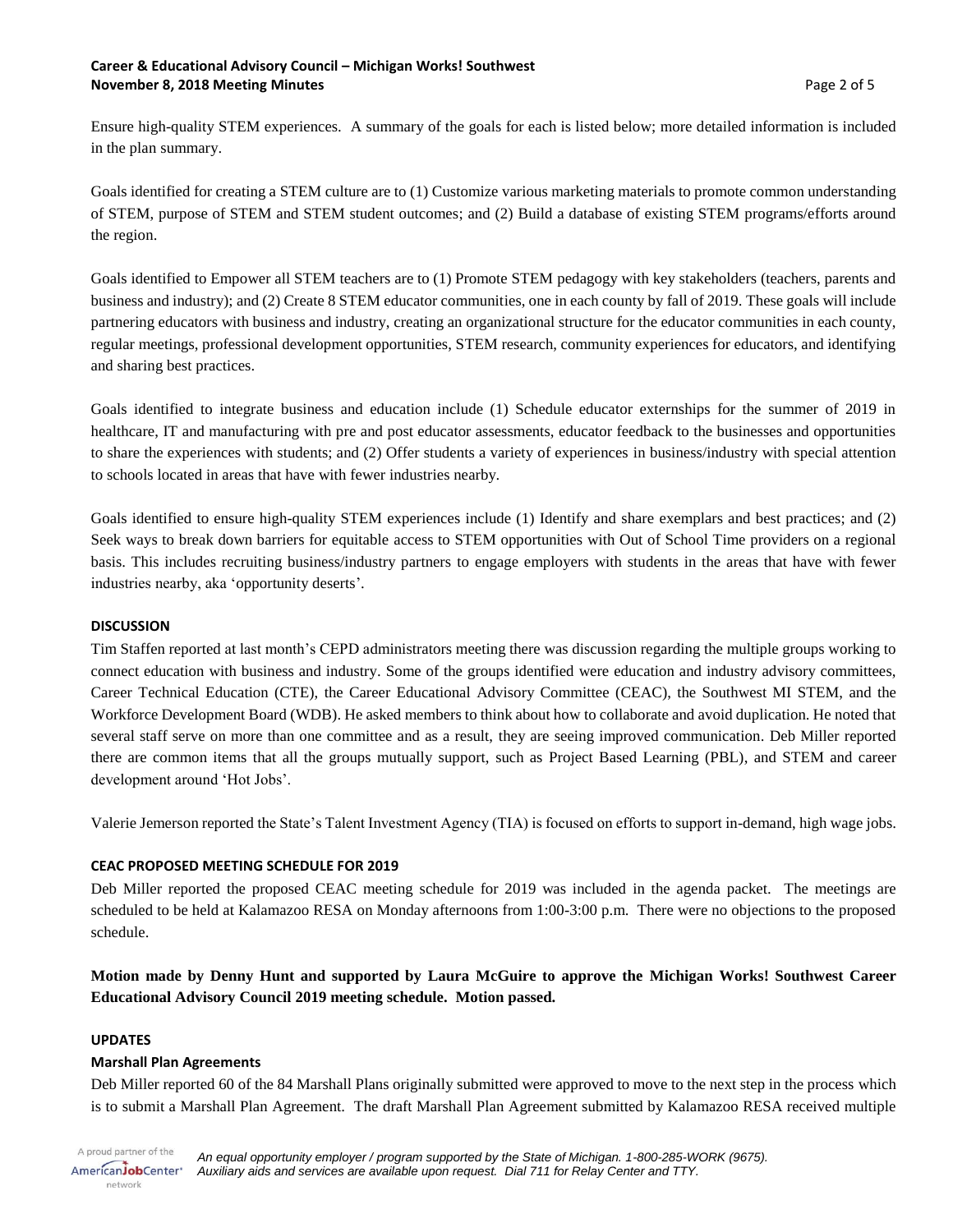# **Career & Educational Advisory Council – Michigan Works! Southwest November 8, 2018 Meeting Minutes According the Second Line Second Line Second Line Second Page 3 of 5**

suggestions for changes by members of the group working on the plan as well as feedback from the State. These suggestions were incorporated into the final Agreement prior to submitting it to the State. Valerie Jemerson reported the Talent Development Team will provide feedback between November 7-9, 2018 on all Talent Agreements that were submitted. The Marshal Plans that are accepted to move to the next step will be required to submit a grant application between November 13-26, 2018. The Talent Development Team will then review the grant applications between November 27 - December 14, and the announcement of awards will be made December 17. An important factor under consideration is the number of projected job openings and the commitments by employers to fill jobs. She reported that apprenticeships and internships are considered jobs. Additional details regarding the Marshall Plan for Talent can be found on the State of Michigan [Marshall Plan for Talent website.](https://www.michigan.gov/ted/0,5863,7-336-85008---,00.html)

# **Employer Updates**

Dave Maurer reported with the strong economy, the need for workers continues. He also reported that although recreational marijuana was recently approved by Michigan voters, it will not be officially adopted until early December. The legalization will not change workplace rules and businesses will not lower their standards. Although the current testing for marijuana detects only if the drug is in someone's system, not the level of impairment, it is still the only test currently available. Mr. Maurer reported he struggles finding qualified applicants for job openings at Humphrey Products that require skills such as mechanical aptitude, special reasoning, and reading calipers. An example provided was an applicant pool of five individuals for the MAT<sup>2</sup>® training at Kalamazoo Valley Community College (KVCC) where only one of the five applicants could pass the test to be accepted into the training program.

Laura McGuire reported it is important that educators incorporate real world practical applications in the classroom. One way businesses can help is to have someone from industry review classroom curriculum. Sue Gardner from KVCC reported that Ottawa County has a best practice in place for pairing business and industry with educators for this purpose. One member noted it is important to do this for all classes, not just CTE courses. Examples provided included showing how trigonometry and statistics are used in the manufacturing environment.

Deb Miller reported with Project Based Learning (PBL), students are engaged in solving real world problems or answering complex questions. She offered to ask Deb Kolberg from KRESA to give a presentation on the [Buck Institute for Education](http://www.bie.org/) that encourages using PBL for all students.

Further discussion took place regarding how Project Based Learning (PBL) could help to instill teacher excitement for changing lesson plans to include how to solve real world problems. One member cited an example of another PBL approach, Project Lead The Way (PLTW), a packaged curriculum; however, it was noted that PLTW is expensive. Another member stated that it is important to remember the current talent gap for filling open teacher positions.

Laura McGuire also reported DENSO is interested in individuals who are not currently planning on going to college. Low college completion rates for high school graduates shows that many students are not ready for college immediately after high school graduation and these individuals might be served better if they went directly to work. When these employees become interested in pursuing college classes after starting employment at DENSO, the company offers tuition reimbursement. Kim Bell extended an invitation to Laura McGuire to speak to the Adult Educations students about employment opportunities at DENSO Manufacturing.

Jim Sertic reported students involved in CTE classes are engaged and he stressed the importance of reaching out to students at a younger age before they get involved in other activities. Valerie Jemerson reported some community colleges are offering summer camps and this early exposure to career opportunities is helpful. More participation from business and industry is still needed as well as scholarship and transportation assistance to help with making the summer camps accessible to all.

Further discussion took place. Suggestions for outreach included promoting tuition reimbursement to parents and to also include

A proud partner of the AmericanJobCenter<sup>®</sup> network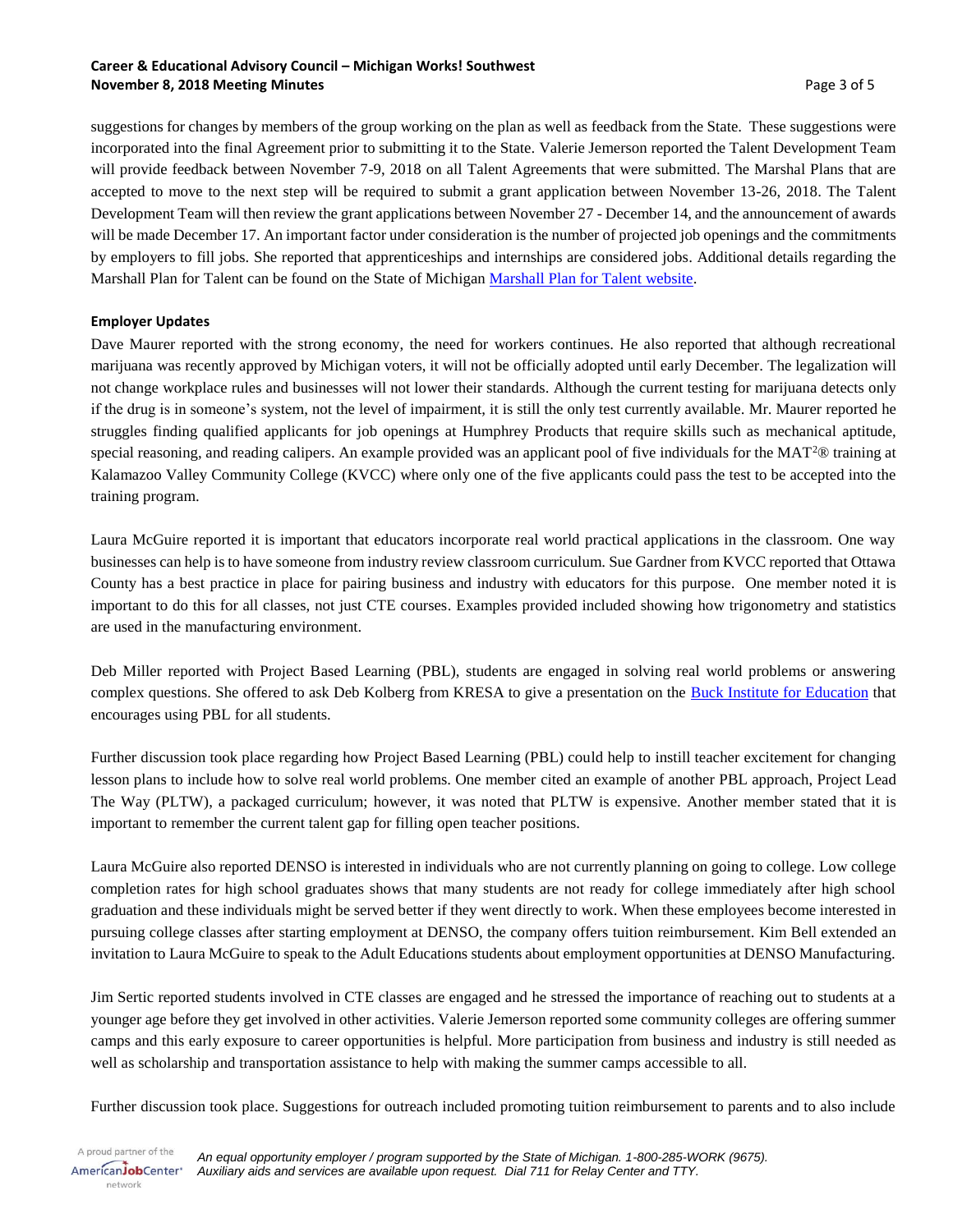## **Career & Educational Advisory Council – Michigan Works! Southwest November 8, 2018 Meeting Minutes According the Second Line Second Line Second Line Second Page 4 of 5**

this information in the classroom so the students are aware of all options. Another suggestion was to feature Employer of the Day events at the schools and invite businesses into the classrooms.

## **Community College Updates**

Deb Coates reported this past summer was the fourth year of summer career camps for middle school students at Kalamazoo Valley Community College (KVCC). Scholarships with no questions asked were provided for 20% of the registrations and transportation between campuses was also provided. Most of the camp activities took place at the downtown campus to be more accessible to a larger part of the population. The summer camps for high school students were tied to Early Middle College (EMC). For example, one camp was focused on a crime scene investigation and another was focused on computer animation.

Sue Gardner reported on a Mechatronics summer camp that will mirror the  $MAT^2$ ® training and connect students to earning an Associate degree and apprenticeship training. Ms. Gardner reported an event featuring Joel Goss, a YouTube gamer, will be held at 5:30 p.m. on November 15, 2018 at KVCC to promote the MAT<sup>2</sup>® training.

Kim Bell reported Adult Education students are also being introduced to the MAT<sup>2</sup>® training, including one student who is graduating today.

## **Labor Updates**

No labor updates were provided.

## **Adult Education Update**

Kim Bell reported Adult Education providers meet every couple of months. The providers are working towards better alignment with career preparation and career pathways.

### **Secondary School Updates**

Tim Staffen reported much of the focus for today's educators is on getting through required assessments in the classroom and often they are hesitant to deviate from what is prescribed. He encouraged everyone to continue efforts to bring more business and industry into the classrooms and to not give up on this idea.

Tim Staffen reported Calhoun ISD's CTE enrollments are 946, which is an increase of 10-12% over last year. This number, plus 124 Early Middle College (EMC) enrollments of 124, brings the total to 1,070. EMC includes three cohorts for welding with a total of 28 students and two cohorts for graphics with a total enrollment of 17 students. IT knowledge is a growing in-demand field of study, which is evident by the increased enrollments in Computer Networking, Computer Programming and Cyber Security classes.

Deb Miller reported the preliminary unduplicated count for Career Technical Education (CTE) enrollments for Kalamazoo RESA is 3,745, which is a small increase from last year. Enrollments have been down the last three years, most likely due to Michigan Merit Curriculum requirements. Early Middle College (EMC) enrollments were reported to be at 364; this number includes 16% of the students enrolled in CTE courses. Ms. Miller further reported 19-20% of KRESA's student population is eligible for free/reduced lunch, yet only 2-3% of these students are enrolled in CTE programs. Moving forward it will be important to market CTE programs to reach this population.

# **Regional Prosperity Initiative (RPI) Update**

Deb Miller reported the Regional Prosperity Initiative (RPI) was also seeking proposals for internships and other work-based learning opportunities. Small grants were awarded to Urban Alliance/Momentum, the Literacy Council, Jobs for Michigan's Graduates and a mini grant in the amount of \$2,500 to support the MiCareerQuest Southwest event.